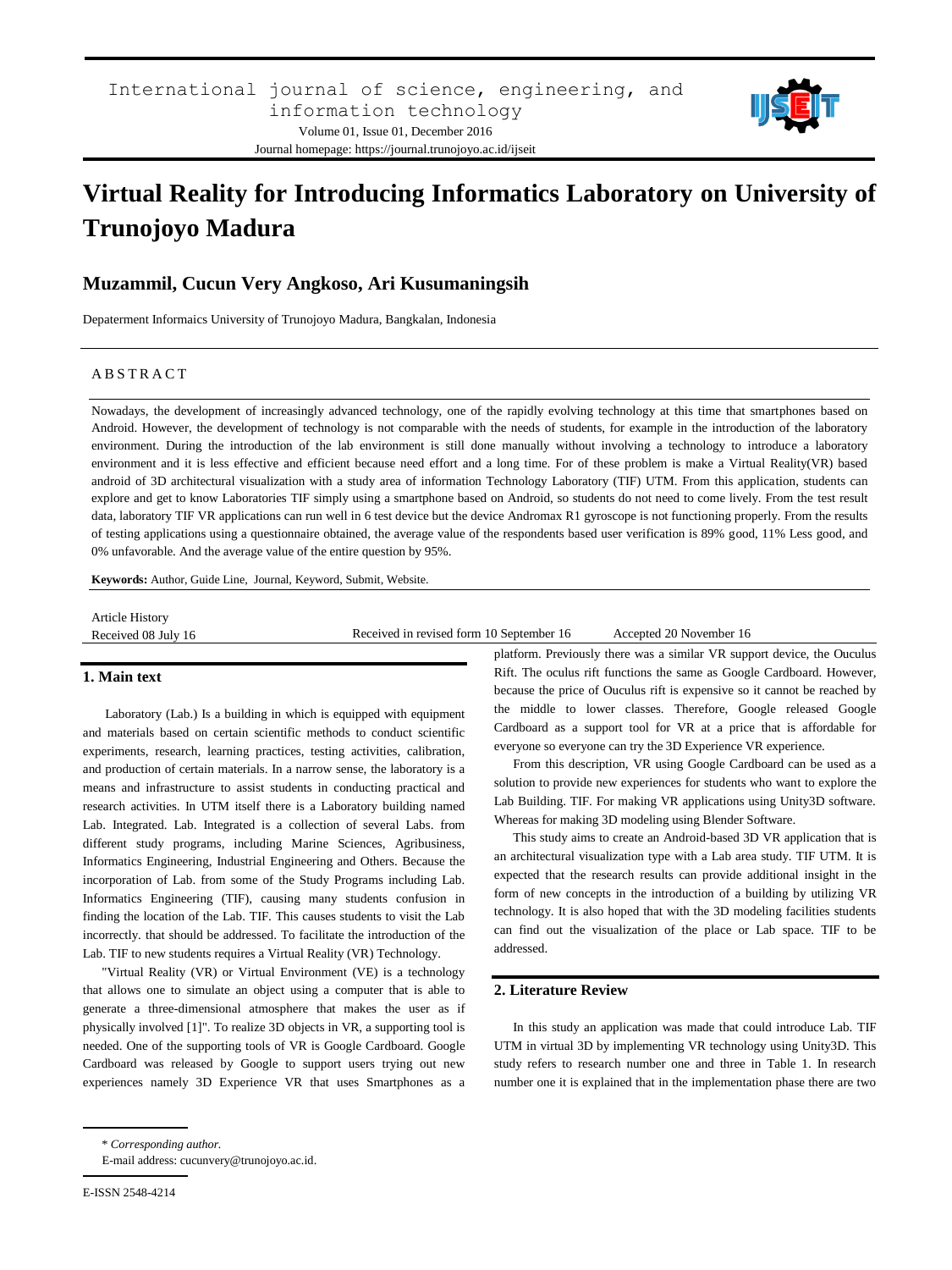parts, namely integration outside of Unity3D and integration within Unity3D, for integration outside of Unity3D including data collection and modeling, for the phase integration in Unity3D includes lighting, level design, sound, animation and others. In research number three for making VR applications built using Unity3D and Blender, as well as explaining the stages in making VR applications that are determining application boundaries, making level maps of the Majapahit Hotel Surabaya building, making 3D objects, making the characters of heroes, doing scripting using C # programming language and application testing. This research was also built using the Unity3D and Blender applications as research number three, at the implementation phase two parts are needed, namely integration outside of Unity3D and inside Unity3D as research number one. However, this research combines Unity3D with Carboard SDK for creating virtual Labs. TIF, as well as using Google Cardboard as a VR support tool with a smartphone as the screen so the user seems to be inside the VR application. Besides being able to browse the Lab Environment. Virtual TIF in 3D users can also play game features

#### *2.1. Virtual Reality*

VR is a technology that allows users to interact with an environment that is simulated by a computer (computer-simulated environment), where an actual environment is emulated or really an environment that only exists in the imagination. Another case with Augmented Reality (AR) where the environment displayed is still in the form of the original environment but added a new virtual object, to display AR objects in the real environment requires markers and markesless as input devices. VR application is mostly in the form of visual experience displayed on a computer screen, stereoscopic lens and smartphone. In some simulations many include additional information sensors such as accelerometer, gyroscope, magnetic and sound. Users can interact with the virtual environment through input devices such as keyboards, mice, joysticks, magnetic sensors or through other electronic devices such as electronic gloves, virtual hand shoulders or treadmills. In this concept, it is explained that in this world there is a continuum that runs from the real environment to the virtual environment. They concluded that generic mixed Reality (MR) is one environment where the real world and virtual world are presented together on one screen. Augmented Reality is closest to the real environment and Virtual Environment is the farthest from the real environment, and Augmented Virtuality (AV) is closest to Virtual Environment [5].

#### *2.2. Google Cardboard*

Google Cardboard is a VR support tool developed by Google with cardboard material folded and using a smartphone as the screen. On Google Cardboard there are two 25 mm biconvex lenses with focal 45, besides that there is also a magnet and a ring-shaped metal that functions as a click command, if the user pulls and releases the ring, the magnetometer sensor will detect changes in the magnetic field and read it as input from the user. An example of using Google Cardboard is when a user is playing a VR game, then it is as if the user is in the game world, and when the user is watching 3D video the user is as if he was in a cinema [6].

#### *2.3. Unity3D*

Unity 3D is a cross-platform based game engine. Unity can be used to make games and applications that can be used on computer devices, smartphones, iPhones, PS3, and even X-BOX. Unity is an integrated tool for creating games, building architecture and simulations.

In this study Unity3D is used in the VR Lab simulation section. TIF, installation of 3D content that was previously created using Blender 3D Editor, and provides control to run automatically on the player and gives control to the player's movements by following the direction of the user's head. The advantage of using the Unity3D Game engine over using other Game engines in making VR is that Unity3D supports Google Cardboard by installing the Cardboard SDK plugin on Unity3D and many Unity3D documentations that discuss VR so that it's easier for authors to build VR applications.

## *2.4. 3D Blender*

Blender is a software used to create animated films, visual effects, 3D print models, interactive 3D applications and video games. Blender has several features including 3D modeling, texturing, animation, video editing, and rendering. In this research blender is used in making 3D content such as buildings, chairs, tables, cabinets, printers, computers, CPUs, blackboards and other 3D objects.

#### *2.5. Gyroscope Sensor*

Gyroscope sensor is a device that is used to detect a motion in accordance with gravity by applying the principle of angular fixity. Gyroscope is often used on robots or helicopters and other sophisticated tools. In this study the device used to run the VR application must have a gyroscope sensor because without the gyroscope sensor the player in the VR game cannot adjust its movements to the user's head movements, if the user turns around or looks up, the player will not look back or look up according to the user's movements by therefore when the user will run the VR application the user is recommended to use a device that has a gyroscope sensor.

#### **3. Methods**

This reasearch methtds folwn using flowchat descibe in Figure 1. TIF. The first stage is analyzing the needs which include the needs of the device and data requirements. The intended device requirements are software and hardware. In this case the intended software includes 3D Editor, image editor and game engine while hardware includes Computers, smartphones and VR Viewing Devices. For data needs namely Lab Plan. TIF and architecture in the Lab. TIF. After that the system is implemented and the last application will be built on an android smartphone so that it can be tested to analyze errors in the application.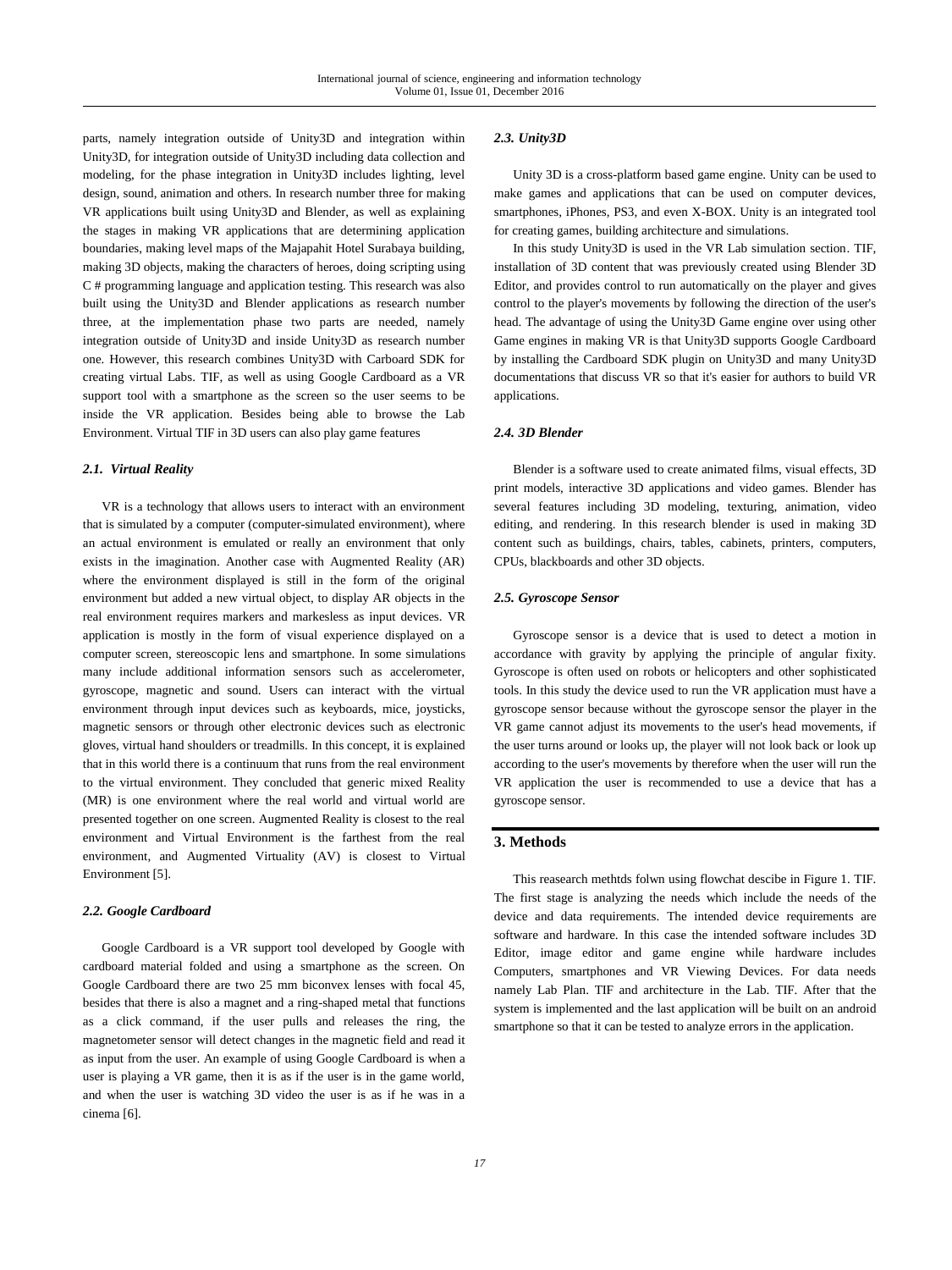

| <b>Device</b>   | Spesification                            | <b>VR</b> Test | <b>Result</b>                      |
|-----------------|------------------------------------------|----------------|------------------------------------|
|                 | Internal 16 GB                           |                |                                    |
| Andromax        | CPU Octa-core 1.4 GHz                    |                | Excelent                           |
| R <sub>2</sub>  | Screen 1280 x 720 pixel<br>$(5$ inch)    |                |                                    |
|                 | RAM 2 GB                                 |                |                                    |
|                 | Internal 16 GB                           |                |                                    |
| Xiaomi          | CPU Quad-core 2.5 GHz                    |                | Excelent                           |
| Mi4             | Screen 1920 x 1080 pixel                 |                |                                    |
|                 | RAM 2GB                                  |                |                                    |
|                 | Internal 16 GB                           |                |                                    |
| Xiaomi          | CPU Hexa-core 1.8 GHz                    |                | Excelent                           |
| Redmi Note<br>3 | Screen 1920 x 1080 pixel<br>$(5.5$ inch) |                |                                    |
|                 | RAM 2 GB                                 |                |                                    |
|                 | Internal 16 GB                           |                |                                    |
| Andromax        | CPU Quad-core 2.1 GHz                    |                | Excelent                           |
| R <sub>1</sub>  | Screen 1280 x 720 pixel<br>$(5.0$ inch)  |                | <b>but</b><br>gyrosco<br>pe<br>not |
|                 | RAM 2 GB                                 |                | work                               |
|                 | Internal 16 GB                           |                | well                               |

From the test results in Table 1 it can be concluded that the VR Lab application. TIF is able to run well on various devices, but on Andromax R1 gyroscope sensors do not function properly but other features can run well.

| <b>Device</b>                                                         | Spesification              | <b>Scene Name</b>            | Loading<br>Speed |
|-----------------------------------------------------------------------|----------------------------|------------------------------|------------------|
|                                                                       |                            | Scene Building Lab.<br>TIF   | 4.76 Seconds     |
| Xiaomi                                                                | <b>CPU</b><br>Hexa-core    | Scene Lab. Mulmed<br>& SIRPL | 3.52 Seconds     |
| Redmi Note<br>3                                                       | $1.8$ GHz<br>RAM 2 GB      | Scene Lab. CAI &<br>Sister   | 3.54 Seconds     |
|                                                                       | Internal 16 GB             | Scene Lab. CC                | 3.58 Seconds     |
|                                                                       |                            | Scene Lab. TIA+              | 3.63 Seconds     |
|                                                                       |                            | Scene GameScreen             | 5.45 Seconds     |
| Average                                                               |                            |                              | 4.08 Seconds     |
|                                                                       | Scene Building Lab.<br>TIF | 8.40 Seconds                 |                  |
|                                                                       | <b>CPU</b><br>Octa-core    | Scene Lab. Mulmed<br>& SIRPL | 4.25 Seconds     |
| $1.4$ GHz<br>Andromax<br>R <sub>2</sub><br>RAM 2 GB<br>Internal 16 GB |                            | Scene Lab. CAI &<br>Sister   | 4.28 Seconds     |
|                                                                       |                            | Scene Lab. CC                | 4.27 Seconds     |
|                                                                       |                            | Scene Lab. TIA+              | 4.30 Seconds     |
|                                                                       |                            | Scene GameScreen             | 9.17 Seconds     |
| Average                                                               |                            |                              | 5.77 Seconds     |

## **Figure 1.** Reasearch methods flowchart

# **4. Result**

Testing work to determine the functionality of the application whether it is in accordance with the theory and the purpose of the study if there are still errors, it will be made improvements to the application.

## *4.1. Functional Test*

The Result of Functional test shown on Table 1.

### **Table 1. An example of a table**

| <b>Device</b>   | <b>Spesification</b>                     | <b>VR</b> Test | <b>Result</b> |
|-----------------|------------------------------------------|----------------|---------------|
| Xiaomi          | CPU Quad-core 1.5 GHz                    |                | Excelent      |
| Redmi 3         | Screen 1280 x 720 pixel<br>$(5.0$ inch)  |                |               |
|                 | RAM 2 GB                                 |                |               |
|                 | Internal 16 GB                           |                |               |
| Xiaomi          | CPU Octa-core 2.0 GHz                    |                | Excelent      |
| Redmi Note<br>2 | Screen 1920 x 1080 pixel<br>$(5.5$ inch) |                |               |
|                 | RAM 2 GB                                 |                |               |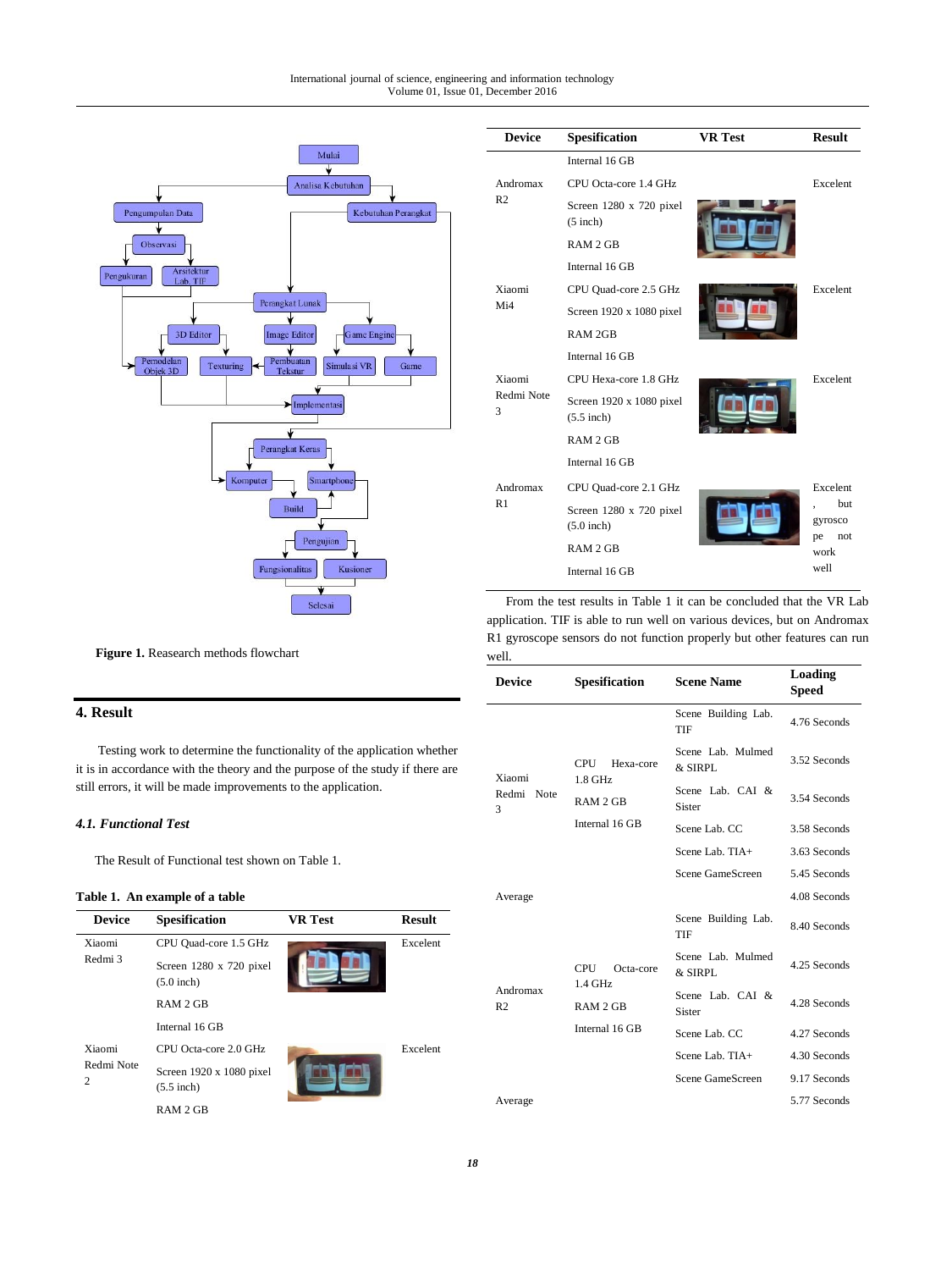|                           |                                    | Scene Building Lab.<br>TIF   | 6.85 Seconds |
|---------------------------|------------------------------------|------------------------------|--------------|
|                           | <b>CPU</b><br>Octa-core<br>1.3 GHz | Scene Lab. Mulmed<br>& SIRPL | 3.90 Seconds |
| Lenovo Vibe<br>K4 Note    | RAM 3 GB                           | Scene Lab. CAI &<br>Sister   | 3.91 Seconds |
|                           | Internal 16 GB                     | Scene Lab. CC                | 3.95 Seconds |
|                           |                                    | Scene Lab. TIA+              | 3.97 Seconds |
|                           |                                    | Scene GameScreen             | 7.52 Seconds |
| Average                   |                                    |                              | 5.01 Seconds |
|                           |                                    | Scene Building Lab.<br>TIF   | 7.13 Seconds |
|                           |                                    |                              |              |
|                           | CPU<br>Quad-core                   | Scene Lab. Mulmed<br>& SIRPL | 3.82 Seconds |
| Sony Xperia<br>Z1 Compact | $2.2$ GHz<br>RAM 2 GB              | Scene Lab. CAI &<br>Sister   | 3.84 Seconds |
|                           | Internal 16 GB                     | Scene Lab. CC                | 3.90 Seconds |
|                           |                                    | Scene Lab. TIA+              | 3.93 Seconds |
|                           |                                    | Scene Game Screen            | 7.78 Seconds |

In Table 4 the data is the result of the trial speed of Loading VR Lab application. TIF on 4 devices. Testing is done to find out the minimum specifications of the smartphone so that the application can be smooth when running on the device. Testing is done by using 4 different devices in this case namely Xiaomi Redmi Note 3 and Andromax R2, Lenovo Vibe K4 Note, and Sony. From the test results in Table 4, the average value of each device is obtained. On Xiomi Redmi Note 3 devices, an average of 4.08 seconds is obtained, Andromax R2 is 5.77 seconds, in Lenovo Vibe K4 Note is 5.01 seconds, and in Sony it is 5.06 seconds. Therefore it can be concluded that the minimum specifications of the smartphone used are Hexa-core 1.8 GHz CPU, 2GB RAM and 16GB Internal.

#### *4.2. Application Quality Result*

We test reaction from some respondent shows that the number of respondents who had visited the Lab. TIF of 14 people, respondents who have never visited the Lab. There are 6 TIFs, 10 of whom have tried VR applications, and 10 of those who have never tried VR applications.

#### **Table 2. Respondent feedback**

| <b>Num</b> | <b>Respondent</b><br>Feedback | <b>Had been visit</b><br>Lab. TIF |    | Had been trying<br>VR |    |
|------------|-------------------------------|-----------------------------------|----|-----------------------|----|
|            |                               | <b>Yes</b>                        | No | Yes                   | No |
|            | Excelent                      | 13                                | 5  | 9                     | 9  |
|            | <b>Bad</b>                    |                                   |    | 1                     |    |
|            | Very Bad                      | 0                                 | 0  | $\mathbf{0}$          | 0  |
| 2          | Excelent                      | 14                                | 5  | 10                    | 9  |
|            | Bad                           | 0                                 |    | 0                     |    |

| <b>Num</b>     | <b>Respondent</b><br><b>Feedback</b> | Had been visit<br>Lab. TIF |                | <b>Had been trying</b><br><b>VR</b> |                |
|----------------|--------------------------------------|----------------------------|----------------|-------------------------------------|----------------|
|                |                                      | Yes                        | N <sub>0</sub> | Yes                                 | N <sub>0</sub> |
|                | Very Bad                             | $\overline{0}$             | $\overline{0}$ | $\overline{0}$                      | $\overline{0}$ |
|                | Excelent                             | 9                          | 5              | 8                                   | 6              |
| 3              | Bad                                  | 5                          | 1              | $\mathbf{2}$                        | $\overline{4}$ |
|                | Very Bad                             | $\mathbf{0}$               | $\Omega$       | $\overline{0}$                      | $\theta$       |
|                | Excelent                             | 14                         | 6              | 10                                  | 10             |
| $\overline{4}$ | Bad                                  | $\theta$                   | $\Omega$       | $\Omega$                            | $\Omega$       |
|                | Very Bad                             | $\overline{0}$             | $\Omega$       | $\mathbf{0}$                        | $\Omega$       |
|                | Excelent                             | 12                         | 6              | 10                                  | 8              |
| 5              | Bad                                  | $\overline{c}$             | $\mathbf{0}$   | $\mathbf{0}$                        | $\overline{c}$ |
|                | Very Bad                             | $\mathbf{0}$               | $\mathbf{0}$   | $\mathbf{0}$                        | $\overline{0}$ |
|                | Excelent                             | 9                          | 5              | $\overline{7}$                      | $\overline{7}$ |
| 6              | Bad                                  | 5                          | $\mathbf{1}$   | 3                                   | 3              |
|                | Very Bad                             | $\boldsymbol{0}$           | $\mathbf{0}$   | $\mathbf{0}$                        | $\Omega$       |
|                | Excelent                             | 10                         | 5              | 7                                   | 8              |
| $\overline{7}$ | Bad                                  | $\overline{4}$             | $\mathbf{1}$   | 3                                   | $\overline{c}$ |
|                | Very Bad                             | $\boldsymbol{0}$           | $\mathbf{0}$   | $\boldsymbol{0}$                    | $\overline{0}$ |
|                | Excelent                             | 14                         | 6              | 10                                  | 10             |
| 8              | Bad                                  | $\overline{0}$             | $\mathbf{0}$   | $\boldsymbol{0}$                    | $\mathbf{0}$   |
|                | Very Bad                             | $\mathbf{0}$               | $\mathbf{0}$   | $\overline{0}$                      | $\Omega$       |
| Result         |                                      | 14                         | 6              | 10                                  | 10             |
| Total          |                                      | 20                         |                | 20                                  |                |

# **5. Result**

Based on the trials conducted there are conclusions drawn, namely:

- Using VR applications is more effective and efficient compared to coming directly to the laboratory building.
- From the test results and analysis shows that the application can run well on 6 test devices, but on the Andromax R1 device Gyroscope sensor cannot function properly.
- From the results of testing the application using a questionnaire obtained the average value of respondents based on user verification that is 89% said Good, 11% said Not Good and 0% said Very Poor.
- From the results of testing the application using the questionnaire obtained an average value of all questions that is equal to 95%, and the majority of users agree to use the VR Lab application. TIF as an introduction to Lab Environment. TIF UTM with a satisfaction level of 100%.